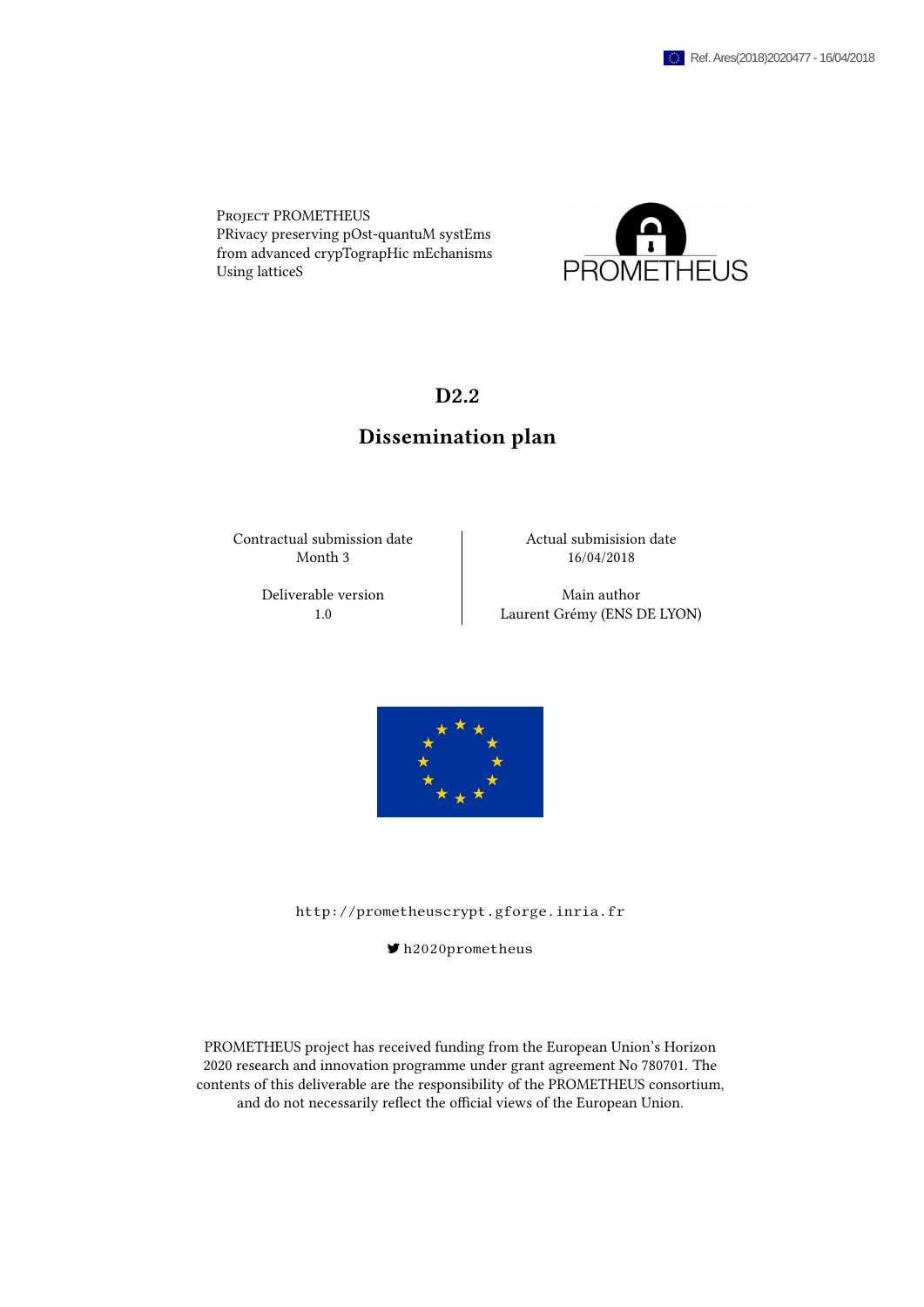# Document information

| Grant agreement no.   | 780701                                                     |
|-----------------------|------------------------------------------------------------|
| Project acronym       | <b>PROMETHEUS</b>                                          |
| Project full title    | PRivacy preserving pOst-quantuM systEms from advanced      |
|                       | crypTograpHic mEchanisms Using latticeS                    |
| Type of action        | Research and Innovation Action (RIA)                       |
| Topic                 | H2020-DS-06-2017-Cybersecurity PPP: Cryptography           |
| Project dates         | 1st January 2018 (Month 1) / 31st December 2021 (Month 48) |
| Duration              | 48 months                                                  |
| Project URL           | http://prometheuscrypt.gforge.inria.fr                     |
| EU Project Officer    | Carmen Ifrim                                               |
|                       |                                                            |
| Work package          | WP2 – Dissemination, standardisation and exploitation      |
| Deliverable title     | Dissemination plan                                         |
| Deliverable no.       | D2.2                                                       |
| Deliverable version   | 1.0                                                        |
| Deliverable filename  | PROMETHEUS-780701_D2.2.pdf                                 |
| Nature of deliverable | Report                                                     |
| Dissemination level   | Public                                                     |
| Number of pages       | 16                                                         |
| Responsible partner   | ENS DE LYON (participant number 1)                         |
| Author                | Laurent Grémy (ENS DE LYON)                                |
|                       |                                                            |

Abstract. Dissemination is needed for the communication of the project and its results to the internal audience, the scientific community, and the potential business users of the outcomes of the project. Hence all partners are aware and committed to communicate broadly about the project results. It is the principle of all dissemination activities to use research results to create value within the targeted communities of the European Union, to ensure government funding for further advancements, and to maintain the leading edge within the global market place. Wherever possible, research results will be communicated for external awareness creation and knowledge building within the targeted user and scientific communities of the European Union. The communication should guide and create awareness among users for the benefits and potentials of the expected outcomes of PROMETHEUS. In order for the dissemination to be effective, we will describe in this document some ways to coordinate and some media used for the dissemination activities. We will also give the targeted audiences who may benefit of this dissemination process as well as some specific actions for these audiences.

Keywords: Dissemination, communication.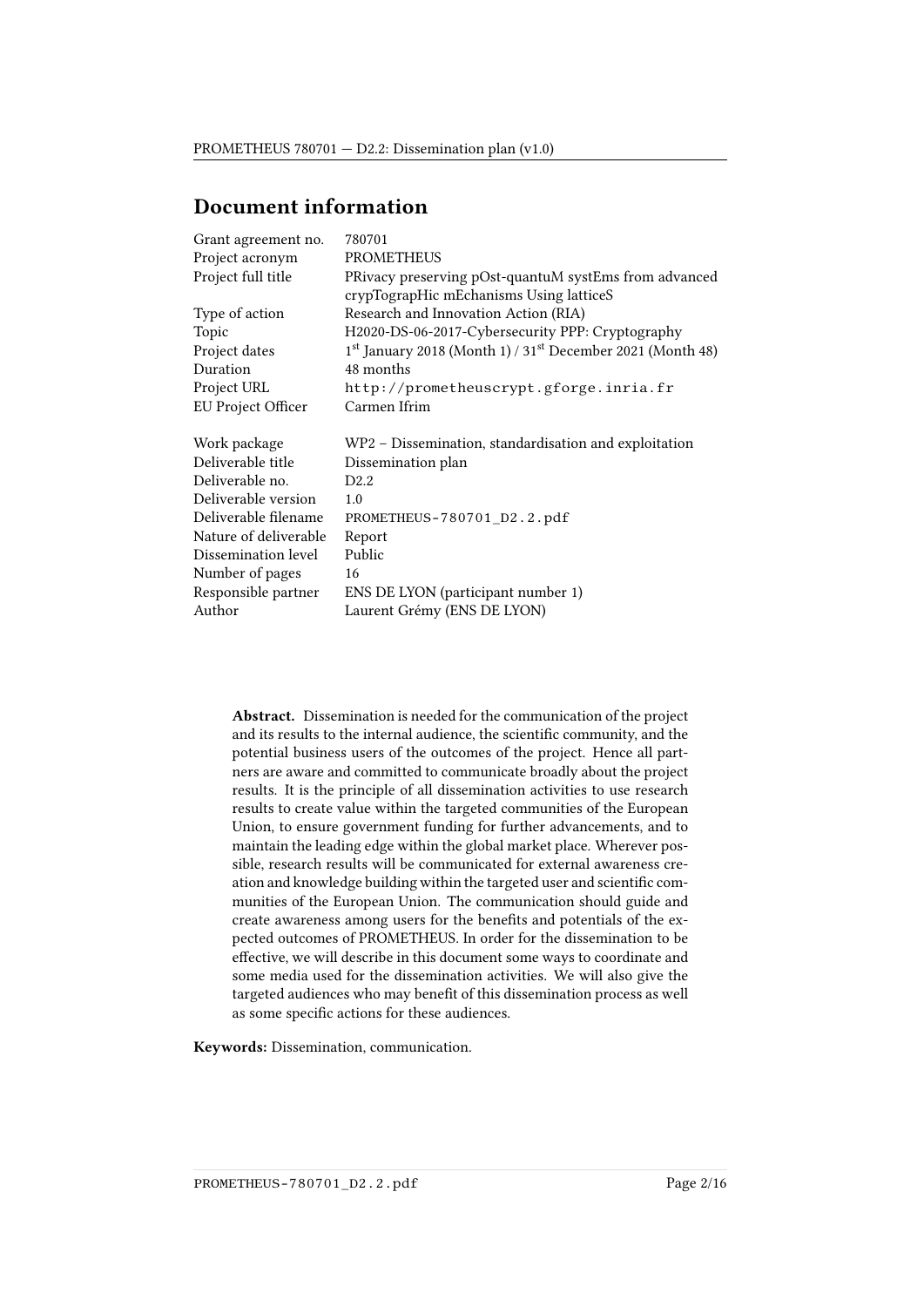# Signatures

| Written by  | Laurent Grémy          | <b>ENS DE LYON</b> | 16/04/2018 |  |
|-------------|------------------------|--------------------|------------|--|
| Reviewed by | Adeline Roux-Langlois  | UR1                | 30/03/2018 |  |
| Reviewed by | <b>Olivier Sanders</b> | <b>ORANGE SA</b>   | 04/04/2018 |  |
| Approved by | Benoît Libert          | <b>ENS DE LYON</b> | 04/04/2018 |  |
|             | as Project coordinator |                    |            |  |
| Approved by | Sébastien Canard       | <b>ORANGE SA</b>   | 13/04/2018 |  |
|             | as Work Package leader |                    |            |  |

# Partners

| <b>ENS DE LYON</b> | ENS de Lyon                                          |
|--------------------|------------------------------------------------------|
| <b>ORANGE SA</b>   | Orange SA                                            |
| <b>CWI</b>         | Stiching Centrum Voor Wiskunde En Informatica        |
| <b>IBM</b>         | <b>IBM Research - Zurich</b>                         |
| <b>RHUL</b>        | Royal Holloway, University of London                 |
| <b>RUB</b>         | Ruhr-Universität Bochum                              |
| <b>SCYTL</b>       | Scytl Secure Electronic Voting, S.A.                 |
| <b>TCS</b>         | Thales Communications & Security S.A.S.              |
| <b>TNO</b>         | <b>TNO</b>                                           |
| <b>UPC</b>         | Universitat Politècnica de Catalunya · BarcelonaTech |
| UR1                | Université de Rennes 1                               |
| <b>WEIZMANN</b>    | Weizmann Institute of Science                        |

# Acronyms

| <b>CFRG</b>  | Crypto Forum Research Group of the IRTF                      |
|--------------|--------------------------------------------------------------|
| <b>COST</b>  | European Cooperation in Science and Technology               |
| <b>DFG</b>   | Deutsche Forschungsgemeinschaft (German Research Foundation) |
| <b>EPSRC</b> | Engineering and Physical Sciences Research Council           |
| <b>ERC</b>   | European Research Council                                    |
| ICT          | Information and Communication Technologies                   |
| <b>IEC</b>   | International Electrotechnical Commission                    |
| <b>IETF</b>  | <b>Internet Engineering Task Force</b>                       |
| <b>IRTF</b>  | <b>Internet Research Task Force</b>                          |
| <b>ISO</b>   | International Organization for Standardization               |
| <b>NIST</b>  | US National Institute for Standards in Technology            |
|              |                                                              |

# **Contents**

|            | 1 Communication and dissemination organisation | 5              |
|------------|------------------------------------------------|----------------|
|            |                                                |                |
|            |                                                |                |
| 2 Strategy |                                                | $\overline{7}$ |
|            |                                                |                |
|            |                                                |                |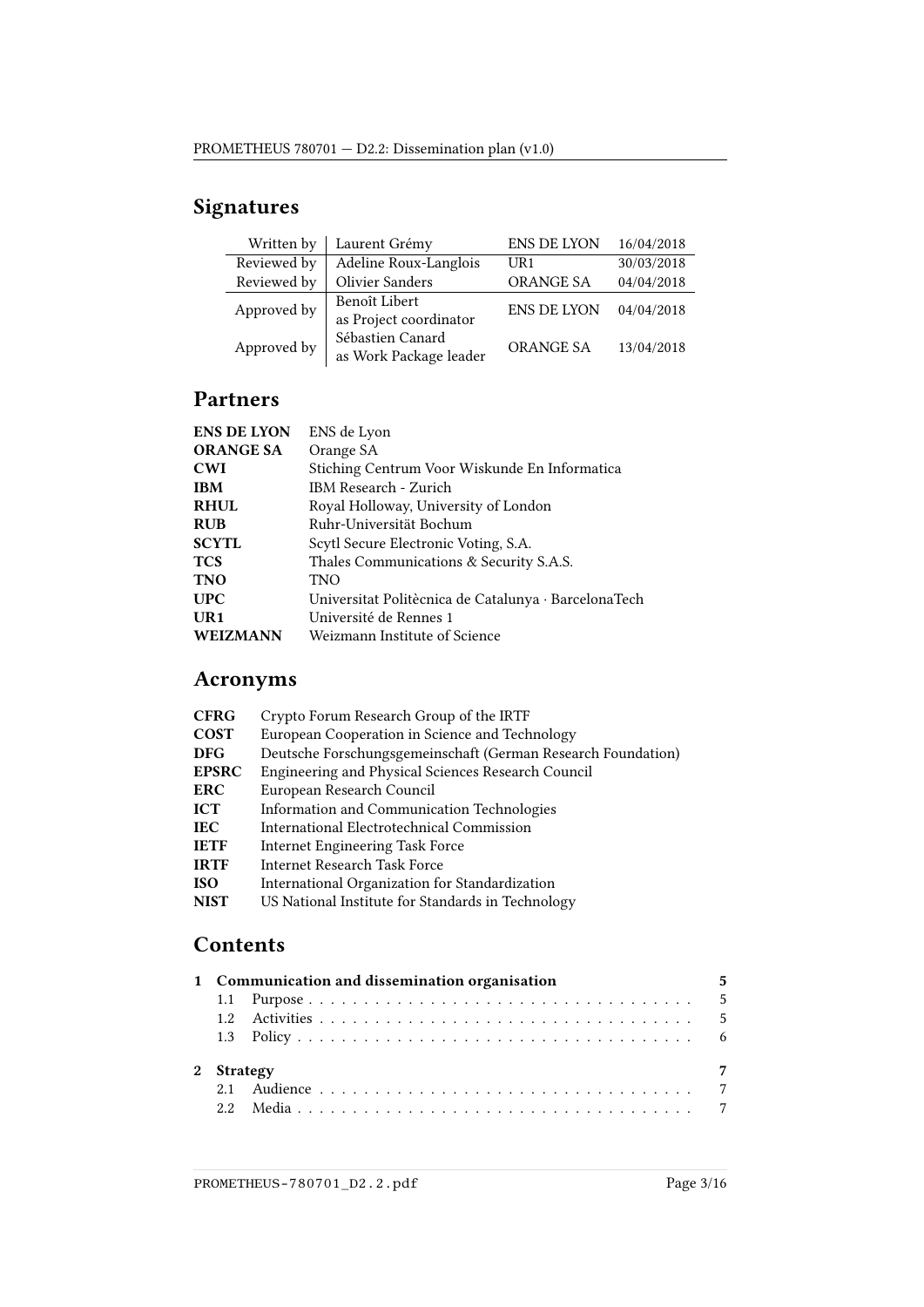## PROMETHEUS 780701 — D2.2: Dissemination plan (v1.0)

|   | 2.3   | Contribution to standardisation and NIST process                                    | $\mathbf Q$ |
|---|-------|-------------------------------------------------------------------------------------|-------------|
|   | 2.4   |                                                                                     | 10          |
| 3 |       | Role of the partners                                                                | 14          |
|   | 3.1   | ENS DE LYON $\ldots \ldots \ldots \ldots \ldots \ldots \ldots \ldots \ldots \ldots$ | 14          |
|   | 3.2   |                                                                                     | 14          |
|   | 3.3   |                                                                                     | 15          |
|   | 3.4   |                                                                                     | 15          |
|   | 3.5   |                                                                                     | 15          |
|   | 3.6   |                                                                                     | 15          |
|   | 3.7   | <b>SCYTL</b>                                                                        | 15          |
|   | 3.8   |                                                                                     | 15          |
|   | 3.9   | <b>TNO</b>                                                                          | 15          |
|   | 3.10  |                                                                                     | 16          |
|   | 3 1 1 |                                                                                     | 16          |
|   | 3.12  |                                                                                     | 16          |
| 4 |       | Conclusion                                                                          | 16          |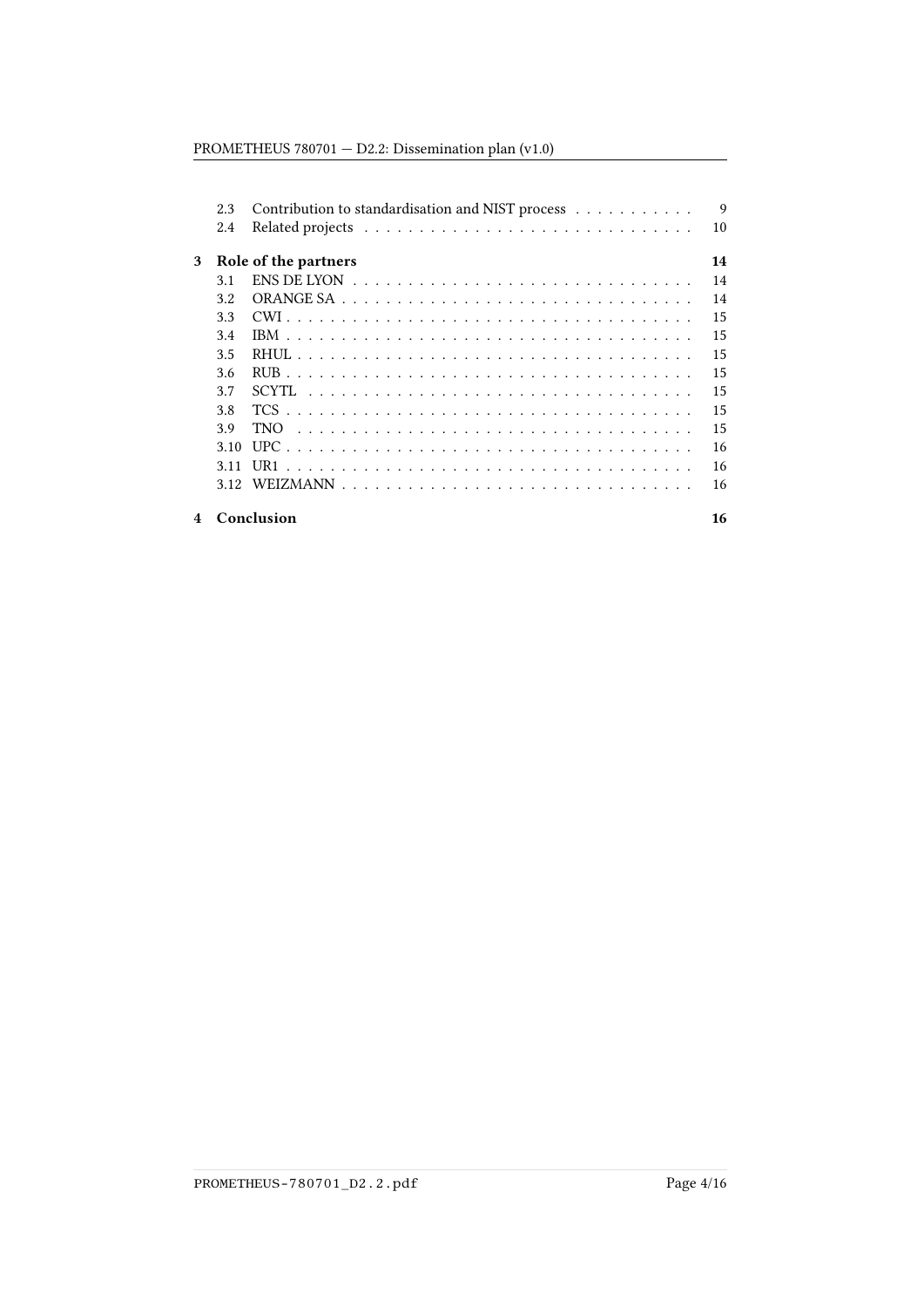# <span id="page-4-0"></span>1 Communication and dissemination organisation

### <span id="page-4-1"></span>1.1 Purpose

Dissemination and exploitation activities are considered key enablers for the success of the PROMETHEUS project. The overall aim of these activities is to use research results in order to create value within all participating organisations, thus improving their competitive advantage. Wherever possible, research results will be used for the creation and support of new products, services or processes and will substantially contribute to the benefit of the targeted constituents. Research is meant to create an impact on the society. The PROMETHEUS project aims to disseminate and exploit its results to the community and spread the word about its novelty improvements in the security and privacy of the users.

Since the PROMETHEUS project relies on a consortium of both industrial and academic partners, it is very important to take advantage of this plurality for broadcasting each novelty to all communities. To do so, a common and widespread plan to demonstrate results is necessary to find the right audience and suitable channels for each action. This is the purpose of the present Dissemination Plan.

### <span id="page-4-2"></span>1.2 Activities

The dissemination plan concerns the planning, monitoring and encouragement of the project's dissemination activities. The dissemination activities will start right after the initiation of the project and will run throughout its lifecycle. The most recognised dissemination activities are:

- establishment and maintenance of the project's website (see Deliverable 2.1);
- participation and presentation of the project and its results in international conferences and workshops;
- scientific publications in journals (mostly open access peer-reviewed articles with storage on appropriate repository);
- continuous collection of all dissemination, cooperation and communication activities of the project and dissemination of these activities via the website and social media in order to raise public awareness of the project and its results;
- intra project communications and transfer of knowledge both within and outside the consortium. This knowledge transfer will be achieved through the setup and maintenance of a project internal communication infrastructure including the collaboration information technology applications, such as Subversion document repository, mailing lists, etc.

These dissemination activities will be organised to communicate the project's results to the wide public, inform society and scientific community as well as promote the exploitation of the PROMETHEUS main components and exploitable products. These goals are in accordance with the articles 29 and 38 of the Grant Agreement.

All partners will contribute in a wide range of dissemination activities. These activities will be coordinated by the Dissemination Manager (see Section [1.3\)](#page-5-0), centralized on the website of PROMETHEUS and disseminated thanks to appropriate media (social media, RSS feeds, ...) in order to maximise the visibility of all the informations.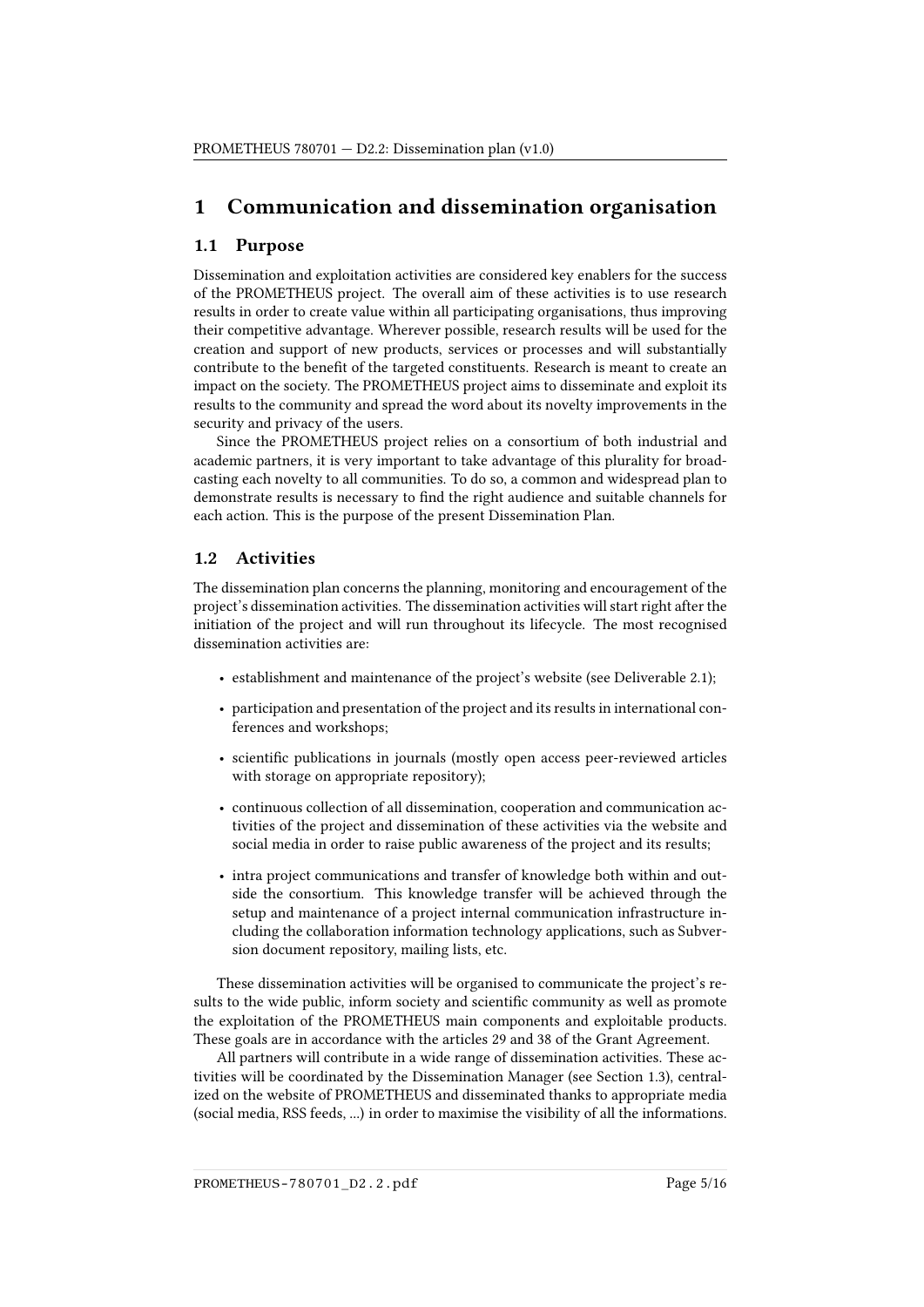#### <span id="page-5-0"></span>1.3 Policy

The Dissemination Manager, Adeline Roux-Langlois (UR1), will be in charge of the coordination of the communication and dissemination activities. The Dissemination Manager will be helped partially by the Project Manager, Laurent Grémy (ENS DE LYON), since he will be involved in the quality management process, see Deliverable 1.1 at month 6. In particuluer, all the disseminations activities (e.g., by blog posts on the website, by deliverables, ...) will respect the quality management process, which is maintained by the Project Manager. Additionally, the Work Package 2 leader (ORANGE SA) will also be greatly involved in this dissemination process. Finally, all the partners of the project will take in charge, depending on their participation to spe-cific tasks, the dissemination of the results, see Section [3](#page-13-0) about the role of the partners. Since the website of PROMETHEUS is the main entry point of the project on the web, it will collect and archive or give links to all the information related to PROMETHEUS and disseminations activities by partners (job offers, blog posts, articles, events, ...).

All the publications of the twelve PROMETHEUS partners will abide to the articles 29.4 and 38.1.2 of the Grant Agreement as:

- for research articles, with the sentence "This work/The research of XXX was supported by the European Union PROMETHEUS project (Horizon 2020 Research and Innovation Program, grant 780701)." in the acknowledgements of the articles;
- for infrastructure, equipment and major results, with the sentence "This infrastructure / equipment / type of result is part of the PROMETHEUS project that has received funding from the European Union's Horizon 2020 research and innovation programme under grant agreement No 780701.";
- for deliverables and communication activities, with the sentence "PROMETHEUS project has received funding from the European Union's Horizon 2020 research and innovation programme under grant agreement No 780701.";
- for public deliverables or communication, by adding in addition to the previous sentence in order to abide to article 38.1.3: "The contents of this type of the document are the responsibility of PROMETHEUS consortium, and do not necessarily reflect the official views of the European Union.".

In addition, the communications in the two last cases (and if possible in the second case about infrastructure, equipment and major results) will also mention the full name of the project, i.e., PRivacy preserving pOst-quantuM systEms from advanced crypTograpHic mEchanisms Using latticeS, the url of the website (curently [http://](http://prometheuscrypt.gforge.inria.fr) [prometheuscrypt.gforge.inria.fr](http://prometheuscrypt.gforge.inria.fr)) and the European Union's emblem. Each public deliverable will also start with an executive summary of the results.

During the four years of the project, the Dissemination Manager and the Project Manager will be greatly involved in the dissemination process (see Deliverable 1.1 about quality management for details). This will allow to maximise the impact of the dissemination activities, avoid overlaps as well as the leakage of confidential information and have a unify way to communicate to a broad audience. To do so, partners will always inform at least the Dissemination Manager and the Project Manager about their intention to disseminate. Discussion with all the involved partners will help choose the best way to disseminate. Since PROMETHEUS uses a large number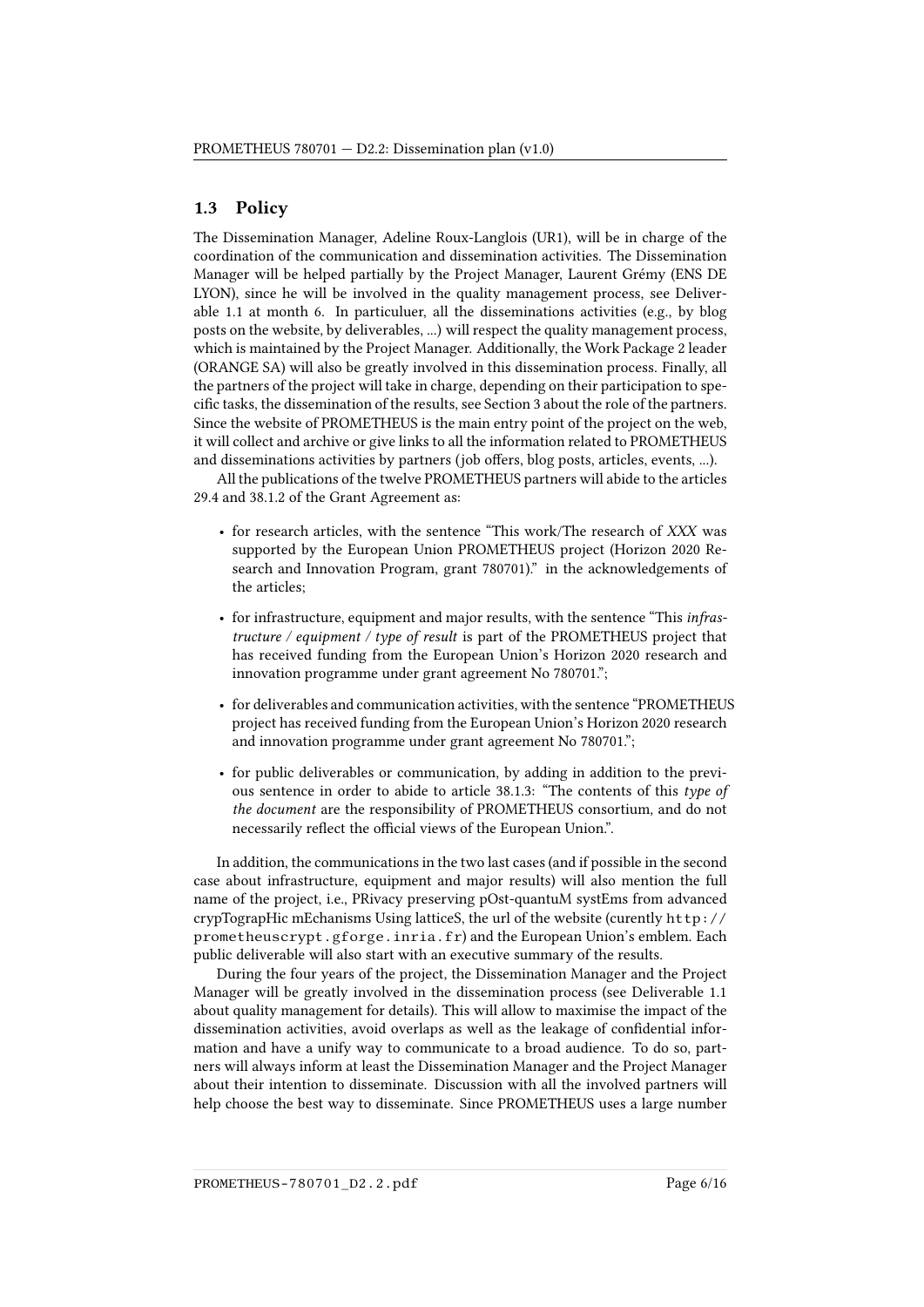of media to communicate (see Section [2.2.2\)](#page-7-0), there will always exist one or several solutions to maximise the dissemination.

The format chosen to communicate results must be readable by a large audience. This is why every public report deliverable must be a PDF file (if adapted), web pages must follow the main requirement of the World Wide Web Consortium about HTML format, and other appropriate (open) format depending on the communication.

# <span id="page-6-0"></span>2 Strategy

### <span id="page-6-1"></span>2.1 Audience

Dissemination activities ensure the visibility and awareness of the project and support the widest adoption of its results among potential users. For PROMETHEUS, the following user groups have been identified as stakeholders and beneficiaries of the project impacts: commercial information and communication technologies (ICT) service providers, research organizations active in the context of cryptography and privacy, standards organizations dealing with cryptography and privacy, and stakeholder groups from use case specific domains, such as e-voting, e-consumer, identity management or threat intelligence.

Another main audience is the general public. Cryptography (with a special focus on quantum-resistant techniques), privacy and security are topics addressed by PROMETHEUS, which are hot topics in the debates concerning web directions. Informing the public and end users about research advances will help explain the benefits of the PROMETHEUS project. For this audience, dissemination should focus on the global concept of the theoretical and mostly practical results. We will also particularly try to provide educational ways to explain our main concept to non technical general public.

### <span id="page-6-2"></span>2.2 Media

#### <span id="page-6-3"></span>2.2.1 Scientific publications

The scientific audience targeted by the dissemination activities of PROMETHEUS includes the fields of computer science, more specifically security with an obvious focus on cryptography and privacy. It also includes some conferences and workshops more related to specific use cases. The following list contains a sample of relevant recurring scientific conferences: CRYPTO, EUROCRYPT, ASIACRYPT, ACM CCS (conference on Computer and Communications Security of the Association for Computing Machinery), PKC (Public Key Cryptography), TCC (Theory of Cryptography Conference), ESORICS (European Symposium on Research in Computer Security), Financial Crypto, PQCrypto (conference on Post-Quantum Cryptography), E-VOTE-ID (conference on Electronic Voting), ICEDEG (International Conference on eDemocracy & eGovernment) and IEEE (Institute of Electrical and Electronics Engineers) Workshop on Information Forensics and Security.

Open-Access Policy. The consortium reviews the provisions of "The Guidelines on Open Access to Scientific Publications and Research Data" in Horizon 2020 and aligns a strategy for knowledge management and protection. The partners are committed to make available all publications supported by the project as "green" open-access. Green open-access is also known as self-archiving and means that authors upload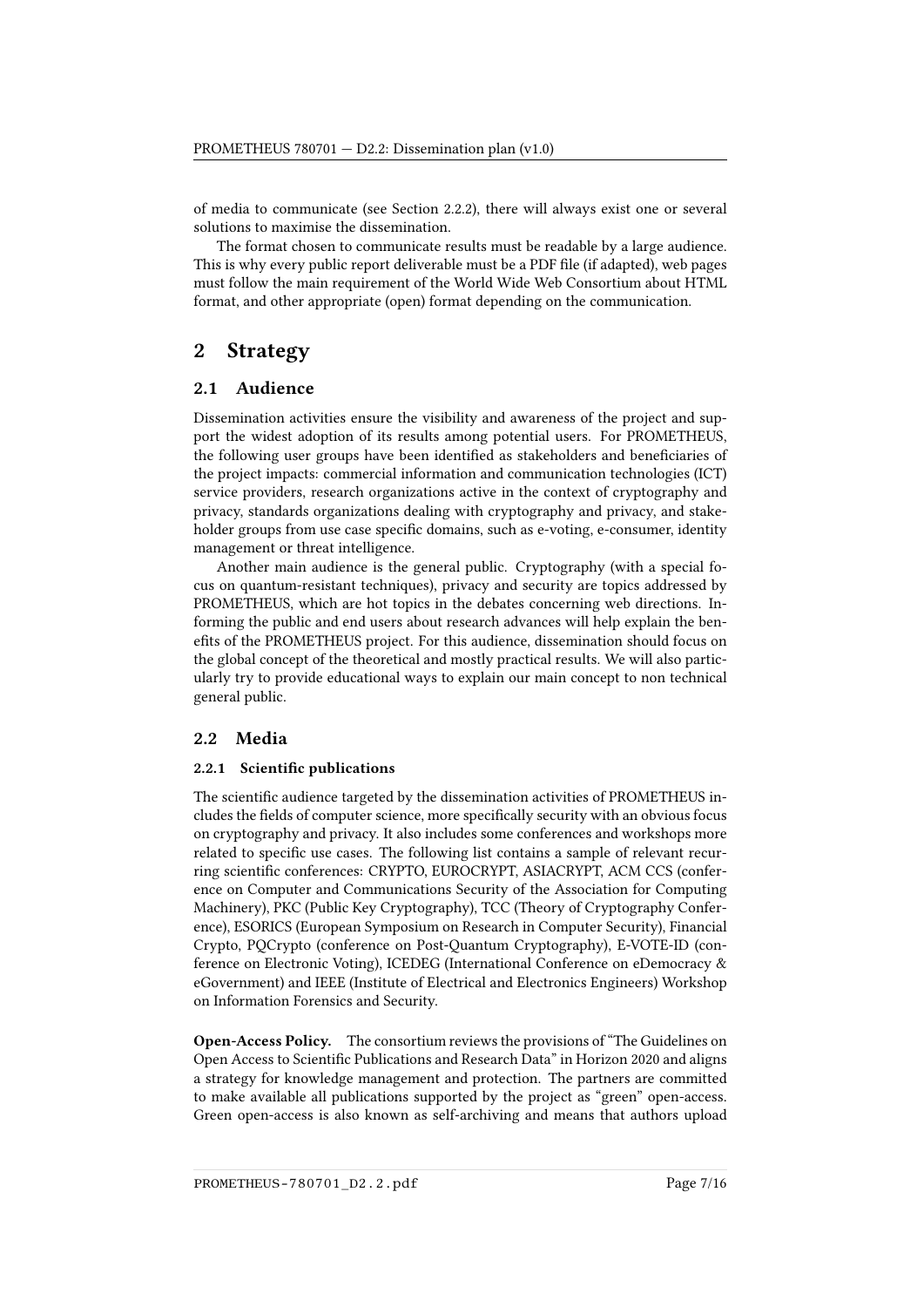a preprint or a (potentially revised) author version of their publication at an institutional or subject repository that allows public access. If permitted, this may also be the publisher's version. If possible, the consortium members will also publish in open-access venues ("gold" open access). The choices will be determined by the most appropriate audience to reach, depending on the specific content of publications.

#### <span id="page-7-0"></span>2.2.2 Web visibility

During the lifetime of the project, we will use a website as well as some social media for web visibility. Scientific dissemination activities on the web are deployed around two popular media:

- blog posts for long explanations and short messages about current issues,
- a Twitter account to publish news about events, results and relevant news coming from other entities.

These two media, mainly coordinated by the Dissemination Manager, will be regularly updated. Hence, there is a considered and articulated strategy and a set of identified mechanisms for ensuring that stakeholders, policy makers, practitioners, civil society organisations, media as well as fellow researchers, are all fully kept informed about the activities and results of the project.

The blog is hosted on the website of the PROMETHEUS project, reachable at <http://prometheuscrypt.gforge.inria.fr> (temporary url) and will be continually updated by the members of the project, as defined in Deliverable 2.1.

#### 2.2.3 Press

During the lifetime of the project, we will publish blog posts to inform about the milestones reached by the project and also new scientific developments on topics related to PROMETHEUS. Important blog posts may be the starting point to publish press releases sent to online press agencies or to dedicated press offices (such as those of the CNRS, local press, ...). The communication services of the different members of the project will also help to target the best options for press dissemination.

#### 2.2.4 Events

Scientific and industrial audience. Participation in or organisation of well-known conferences, fairs or meetings within the cryptography and privacy sectors will help us publicising general information, building partnerships as well as directly targeting different audiences. At those occasions the project partners will do presentations, give talks and present posters to increase awareness.

We plan to participate in many workshops and conferences to present our results (see Section [2.2.1\)](#page-6-3). A technical audience (industry) will be reached by participating in and promoting PROMETHEUS at events and publications of the following organizations: European Network and Information Security Agency (ENISA), Networked European Software and Services Initiative (NESSI), national security agencies and more.

We will organize at least two schools and one workshop, related to the technical subjects of the project. These events will be co-organised by several partners of PROMETHEUS. For wide dissemination purposes, some workshops will be opened to whoever is interested in cryptography or in security and privacy. Everyone in the industry, academia or standardization bodies will be welcome to attend, regardless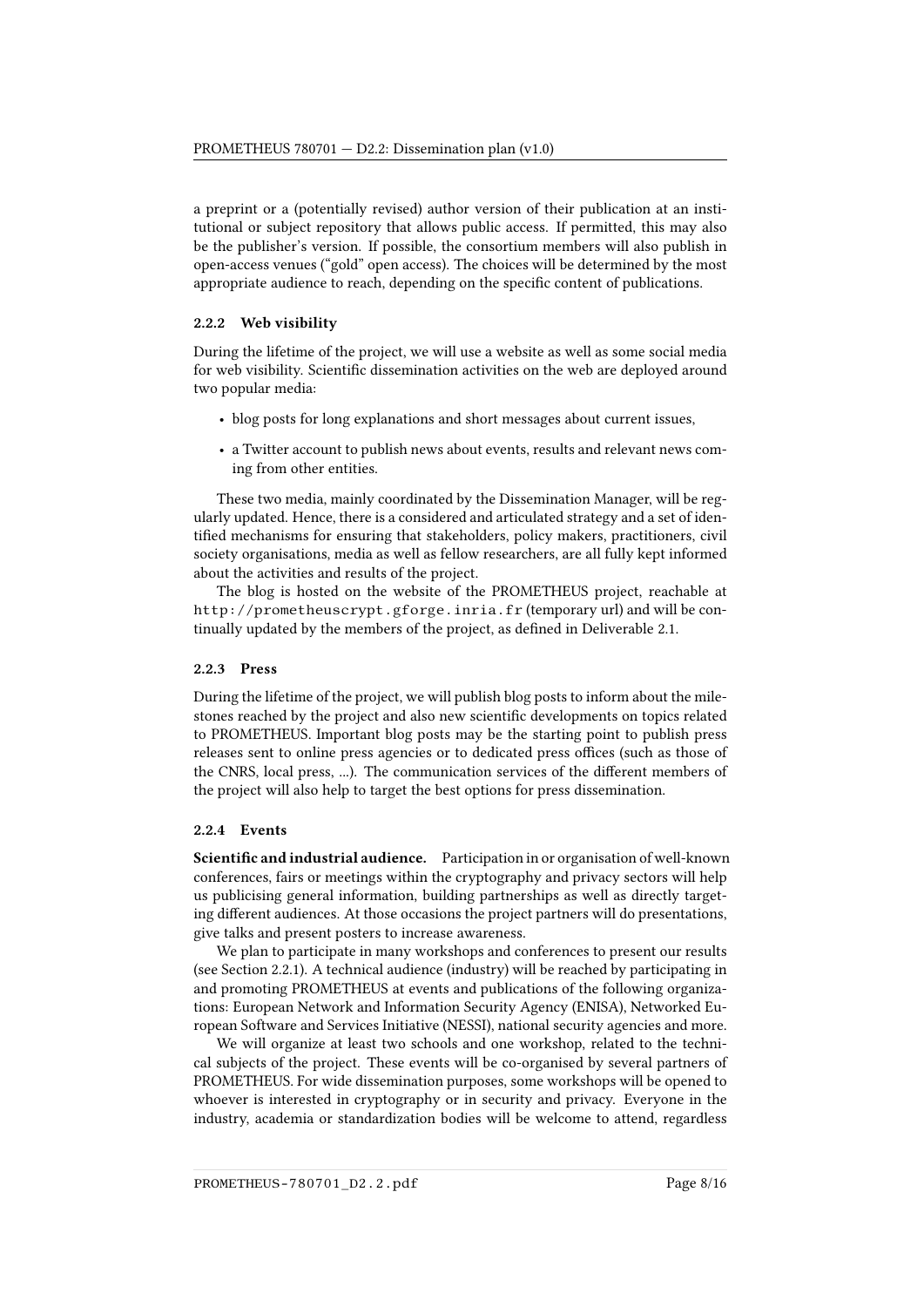of their status (student or non-student), activity (researcher, developer, lawyer, ...), citizenship or country of residence.

Non-scientific audience. A special attention will also be paid to promote new cryptographic techniques based on lattices and dedicated to privacy-preserving purpose to non-specialists. Such audience will be reached by the means of "Science Festival" (e.g., in France) or by some special dedicated workshops. In front of such an audience, the didactic aspect will be more particularly taken into account, in order to be able to explain very simply PROMETHEUS subject and results.

#### <span id="page-8-0"></span>2.3 Contribution to standardisation and NIST process

One important topic of the dissemination plan is the role of PROMETHEUS' partners in standardisation.

#### 2.3.1 NIST competition

The US National Institute for Standards in Technology (NIST) has organized a call for proposals dedicated to the standardisation of post-quantum secure cryptographic primitives, including signature and encryption mechanisms (see [https://csrc.](https://csrc.nist.gov/Projects/Post-Quantum-Cryptography) [nist.gov/Projects/Post-Quantum-Cryptography](https://csrc.nist.gov/Projects/Post-Quantum-Cryptography) for details). Even if the the PROMETHEUS project started too late to response to this call, some partners of the consortium (in an independent way) have submitted proposals, and the project will support these ones, as well as study, implement and try to cryptanalyze some of the proposals that have been submitted by the whole cryptographic community.

Inside PROMETHEUS consortium, nine schemes have been submitted to the NIST competition. Some of them are lattice-based and will be particularly followed during the project. Some others (those in italic below) are based on other post-quantum cryptographic methods.

- BIKE involves Tim Güneysu (RUB, code based).
- CRYSTALS-DILITHIUM involves Vadim Lyubashevsky (IBM), Léo Ducas (CWI), Eike Kiltz (RUB), Gregor Seiler (IBM) and Damien Stehlé (ENS DE LYON).
- CRYSTALS-KYBER involves Léo Ducas (CWI), Eike Kiltz (RUB), Vadim Lyubashevsky (IBM), Gregor Seiler (IBM) and Damien Stehlé (ENS DE LYON).
- FALCON involves Thomas Prest (TCS), Pierre-Alain Fouque (UR1), Vadim Lyubashevsky (IBM) and Gregor Seiler (IBM).
- FrodoKEM involves Léo Ducas (CWI).
- GeMSS involves Gilles Macario-Rat (ORANGE SA, multivariate based).
- LIMA involves Martin Albrecht (RHUL) and Kenny Paterson (RHUL).
- NewHope involves Léo Ducas (CWI).
- NTS-KEM involves Martin Albrecht and Kenny Paterson (RHUL, code based).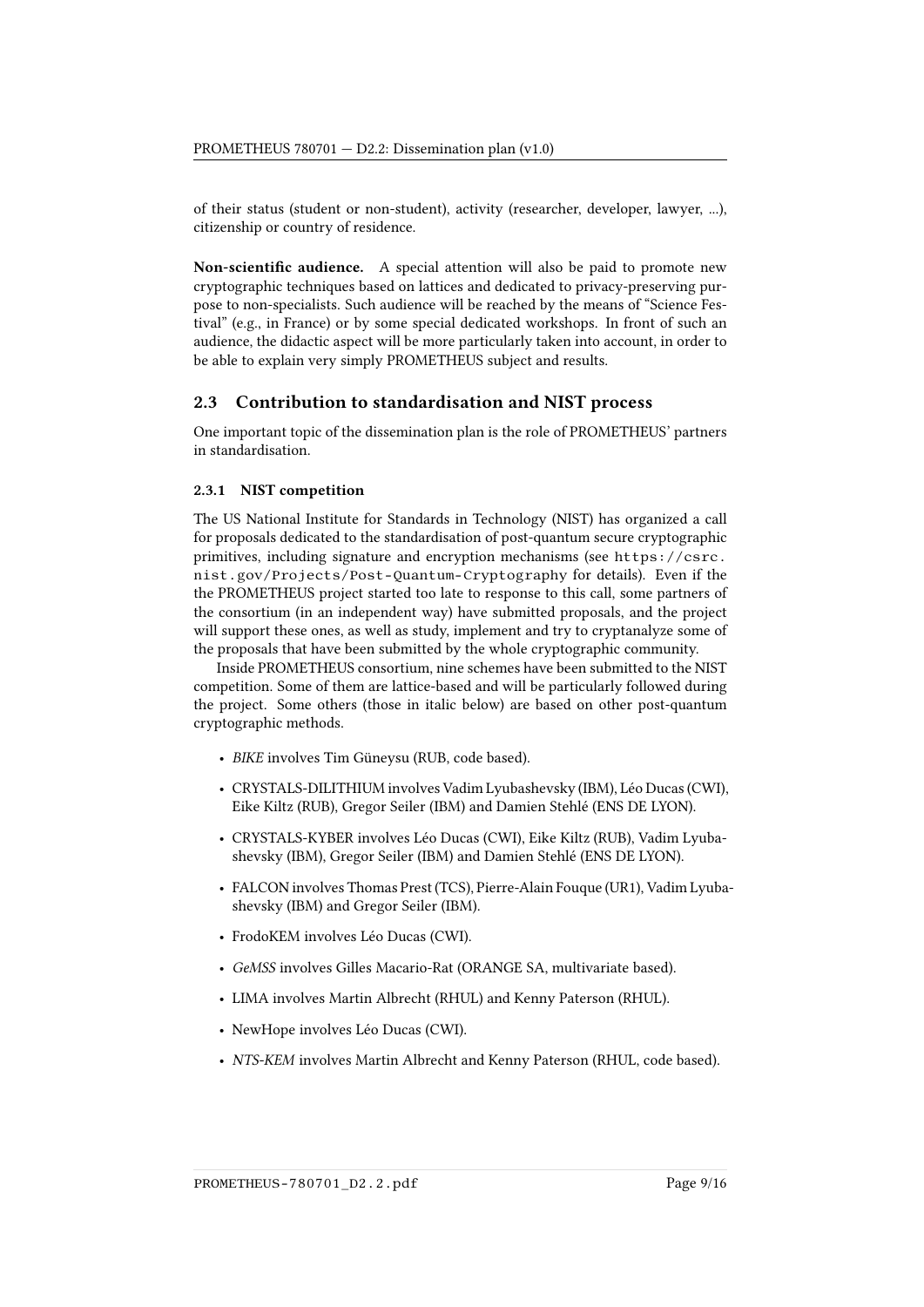#### 2.3.2 Other standardisation processes

In parallel to the NIST process, some other organisations have started to take a look at post-quantum cryptography.

The Internet Research Task Force (IRTF) and the Internet Engineering Task Force (IETF) have a growing interest in post-quantum algorithms that are suitable for deployment in Internet protocols. Specifically, the Crypto Forum Research Group (CFRG) of the IRTF is tasked with providing long-term advices to the IETF on the issue of selection of cryptographic algorithms for secure protocols like TLS, SSH and IPsec. The current co-chair of CFRG is Kenny Paterson (RHUL).

In addition, the European Telecommunications Standards Institute (ETSI) has recently created a Cyber Working Group for Quantum-Safe Cryptography, whose a member is Martin R. Albrecht (RHUL). ORANGE SA is also following it. This group will make assessments and recommendations on the quantum-safe cryptography proposals taking into account real-world deployments for various application domains.

Finally, the International Organization for Standardization and the International Electrotechnical Commission (ISO/IEC) organization has recently launched a Study period which has given the creation of a Standing Document (SD8) on Post-Quantum Cryptography.

Moreover, the recent adoption by the ISO/IEC of some privacy-preserving cryptographic protocol such as group (ISO/IEC 20008-2:2013) and blind (ISO/IEC 18370:2016) signatures shows that the domain studied by PROMETHEUS is of prime importance. In that context, we will follow the evolution of such standards to consider the case of post-quantum mechanisms, putting in one study the initiative of both the NIST and the ISO/IEC organizations. In particular, Jacques Traoré (ORANGE SA) has been the editor of the ISO/IEC 18370:2016 and will follow the evolution of post-quantum cryptography in ISO/IEC.

### <span id="page-9-0"></span>2.4 Related projects

PROMETHEUS will naturally be built on results from a number of projects in the areas of cryptography, post-quantum cryptography and privacy-preserving techniques. It is obviously the case for relevant projects for which partners are already involved, but also for projects that addressed similar topics as PROMETHEUS and offer an added value to the PROMETHEUS work. Dissemination with some of these projects may help to increase the visibility of the PROMETHEUS results, from an academic but also an exploitation perspective (to be developed in Deliverable 2.3 and 2.4).

#### 2.4.1 Inside the consortium

We first give the list of ongoing projects in which one or several members of PROME-THEUS are involved. We distinguish European projects and then national ones.

European projects. The European projects linked with PROMETHEUS and involving PROMETHEUS participants are the following.

ERC ALGSTRONG CRYPTO. The ERC "Algebraic Methods for Stronger Crypto" is held by Ronald Cramer (CWI) for five years (2017-2022). The research in this project focuses on a suite of generalisations of the notion of an "arithmetic codex" and their broad applications in cryptology, including (quantum-safe) public-key encryption and multiparty computation. PROMETHEUS will exploit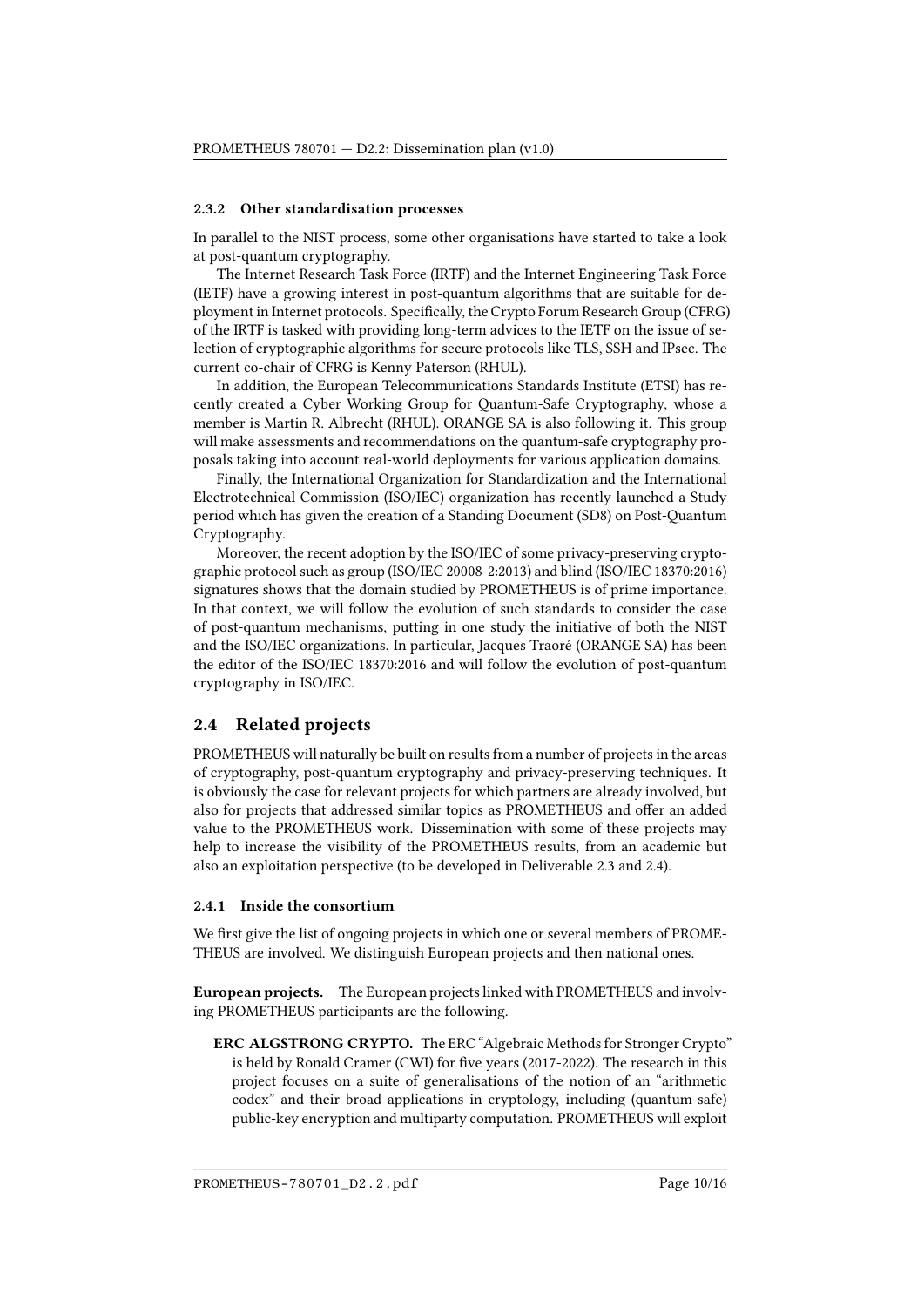results from this project on the codex-primitive and its generalizations and apply them in particular to the design of practical quantum-safe zero knowledge proofs.

- ERC ERCC. The ERC "Efficient Resource Constrained Cryptography" is held by Eike Kiltz (RUB) for five years (2014-2018). ERCC focuses on efficient cryptography on resource-constrained devices. Due to their great efficiency, part of the ERCC project considers lattices. However, this is done in context of small devices, where memory consumption, execution time, and other factors are limited. The expertise accumulated in the ERCC project will be of great use as input for Work Package 3 and Work Package 4. There are some overlapping parts with FELICITY.
- ERC FELICITY. The ERC "Foundations of Efficient Lattice Cryptography" is held by Vadim Lyubashevsky (IBM) for five years (2016-2020). The main focus of FELICITY is to create the foundational building blocks for lattice-based cryptography. The grant was obtained under the 2014 call for ERC starting projects, but is currently funded by the Swiss National Science Foundation. This is due to the fact that the PI moved to Switzerland, which was not a participant in the 2014 call.) There are some overlapping parts between FELICITY and the current proposal. Both projects deal with constructing practical lattice-based primitives. The main difference between the two projects is that the PROMETHEUS is use-case driven while the goal of FELICITY is to construct general building blocks, the current proposal will focus more on very specific applications, which may require constructions that have no equivalents in classical cryptography. FELICITY is not concerned in building e-voting, digital cash, or general anonymous credential schemes, which are at the core of the current proposal.
- ERC LattAC. The ERC "Lattices: Algorithms and Cryptography" is held by Damien Stehlé (ENS DE LYON) for five years (2014-2018). LattAC focuses on lattice-based cryptography and lattice algorithms. The lattice-based cryptography component is upstream of PROMETHEUS. It tackles the hardness foundations of lattice based cryptography (how hard are the underlying computational problems?) and attempts to determine its expressivity (which types of cryptographic primitives are possible with standard lattice hardness assumptions?). The expertise accumulated during that project will be an asset for PROMETHEUS, in particular for Work Package 3, and, to a lesser extent, Work Package 4.
- ERC REACT. The ERC "Realizable Advanced Cryptography" is held by Zvika Brakerski (WEIZMANN) for five years (2017-2022). REACT is a foundational theoretical project that addresses the asymptotic aspects of establishing some recently proposed cryptographic primitives. PROMETHEUS and REACT address different parts of the spectrum of cryptographic research. The goal of PROMETHEUS is to develop practical post-quantum lattice based cryptographic protocols to be used at present time. On the other hand, REACT is a conceptual study of premature cryptographic objects, ones whose very existence is in question, and are not expected to be practical in the next few years.
- ICT COST Action. This project is a four years project (April 2014 April 2018) and is divided in subprojects. The one about "Cryptography for Secure Digital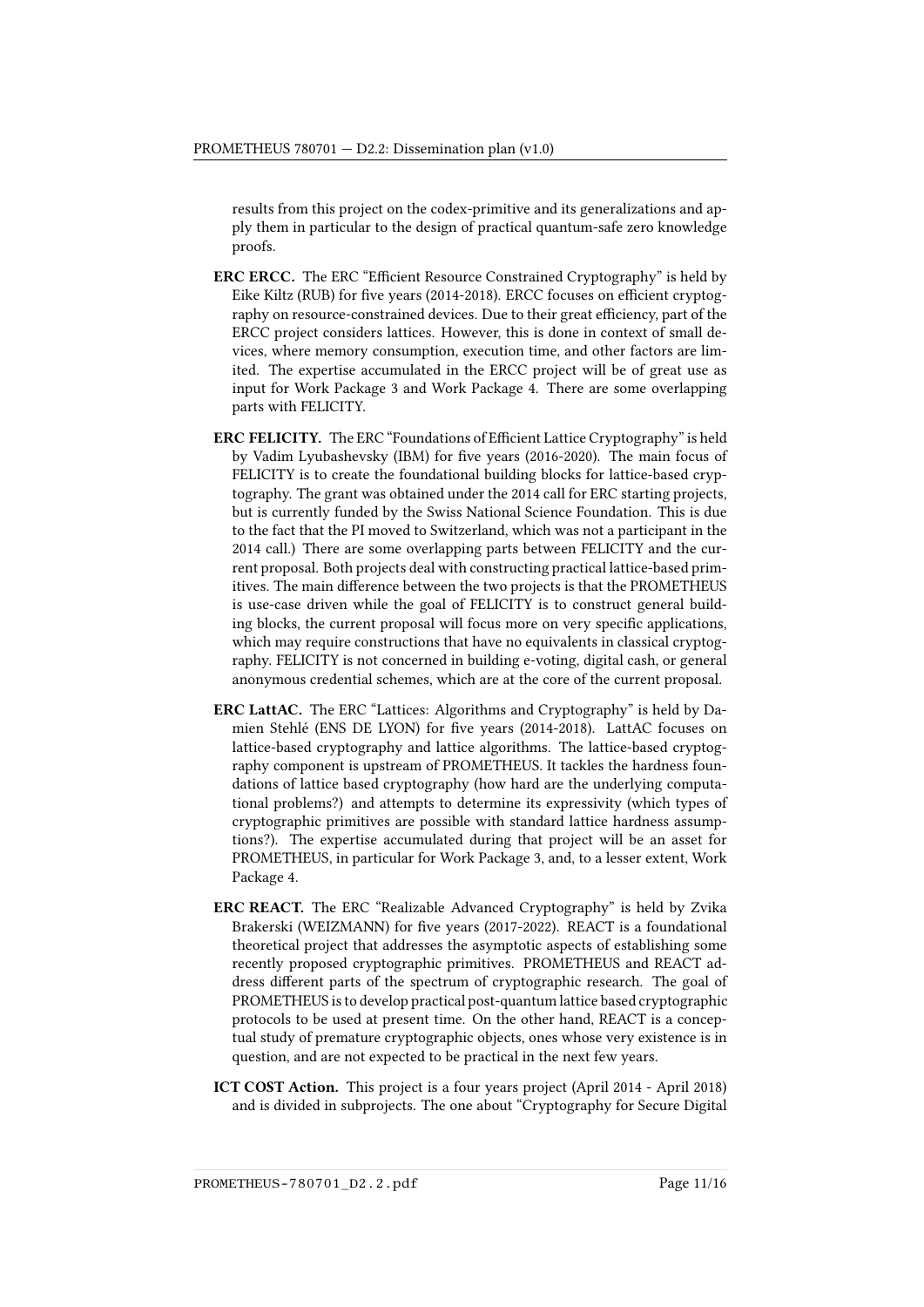Interaction" involves Jorge Villar (UPC). The aim of this COST Action is to stimulate interaction between the different national efforts in order to develop new cryptographic solutions and to evaluate the security of deployed algorithms with applications to the secure digital interactions between citizens, companies and governments. The Action will foster a network of European research centers thus promoting movement of ideas and people between partners.

- PQCrypto. PQCrypto is a recently closed project (February 2018). It involved Tim Güneysu (RUB) and aims at designing a portfolio of high-security postquantum public-key systems, and improving their speed, adapting to the different efficiency challenges of mobile devices, cloud, and Internet of Things. The PQCrypto project aims at efficient implementations. PQCrypto solely considers "basic" quantum-secure primitives that shall be used as (drop-in) replacements for plain encryption schemes, digital signatures and key agreement. The PROMETHEUS project targets advanced schemes beyond these basic schemes. PROMETHEUS moreover focuses on lattice-based constructions, while PQCrypto considers several kinds of post-quantum cryptographic techniques.
- SAFEcrypto. "Secure Architectures of Future Emerging Cryptography" is a three years project (2015-2018). It involves Tim Güneysu (RUB) and will provide a new generation of practical, robust and physically secure post-quantum cryptographic solutions. It also aims at studying their impact in several use cases such as network security, satellite communications, and cloud. As in PROMETHEUS, SAFECrypto considers the use of lattice-based cryptography in some specific use cases, in particular focusing on the efficient implementation of such tools. PROMETHEUS will certainly make use of SAFECrypto results. However, the PROMETHEUS project plans to go beyond since we aim at focusing on more advanced protocols, which is not the case of SAFECrypto.

National projects. The national projects linked with PROMETHEUS and involving PROMETHEUS participants are the following ones.

- CArSD. The project "Criptografía avanzada para afrontar nuevos retos de la sociedad digital" (Advanced Cryptography to face new challenges in the eSociety) is led by Javier Herranz (UPC) for three years (2017-2019). The project is about cryptographic protocols (homomorphic encryption, group key establishment, attribute-based cryptography, cryptography for eVoting), distributed cryptography (secret sharing, distributed cryptographic protocols) and post-quantum cryptography (lattice-based cryptography, mainly).
- EPSRC. The EPSRC "Bit Security of Learning with Errors for Post-Quantum Cryptography and Fully Homomorphic Encryption" is held by Martin R. Albrecht (RHUL) for two years (2017-2018). The project looks at the cost of solving the "Learning With Error" problem concretely for both post-quantum cryptography and full-homomorphic encryption.
- EQUIP. This project involves RHUL. This project aims to look at hybrid postquantum / classical / quantum key distribution protocols.
- DFG. The DFG "Implementierungsaspekte alternativer asymmetrischer Kryptoverfahren" (Implementation aspects of alternative asymmetric cryptographic methods) involves and was held up to August 2017 by Tim Güneysu (RUB), and

PROMETHEUS-780701\_D2.2.pdf Page 12/16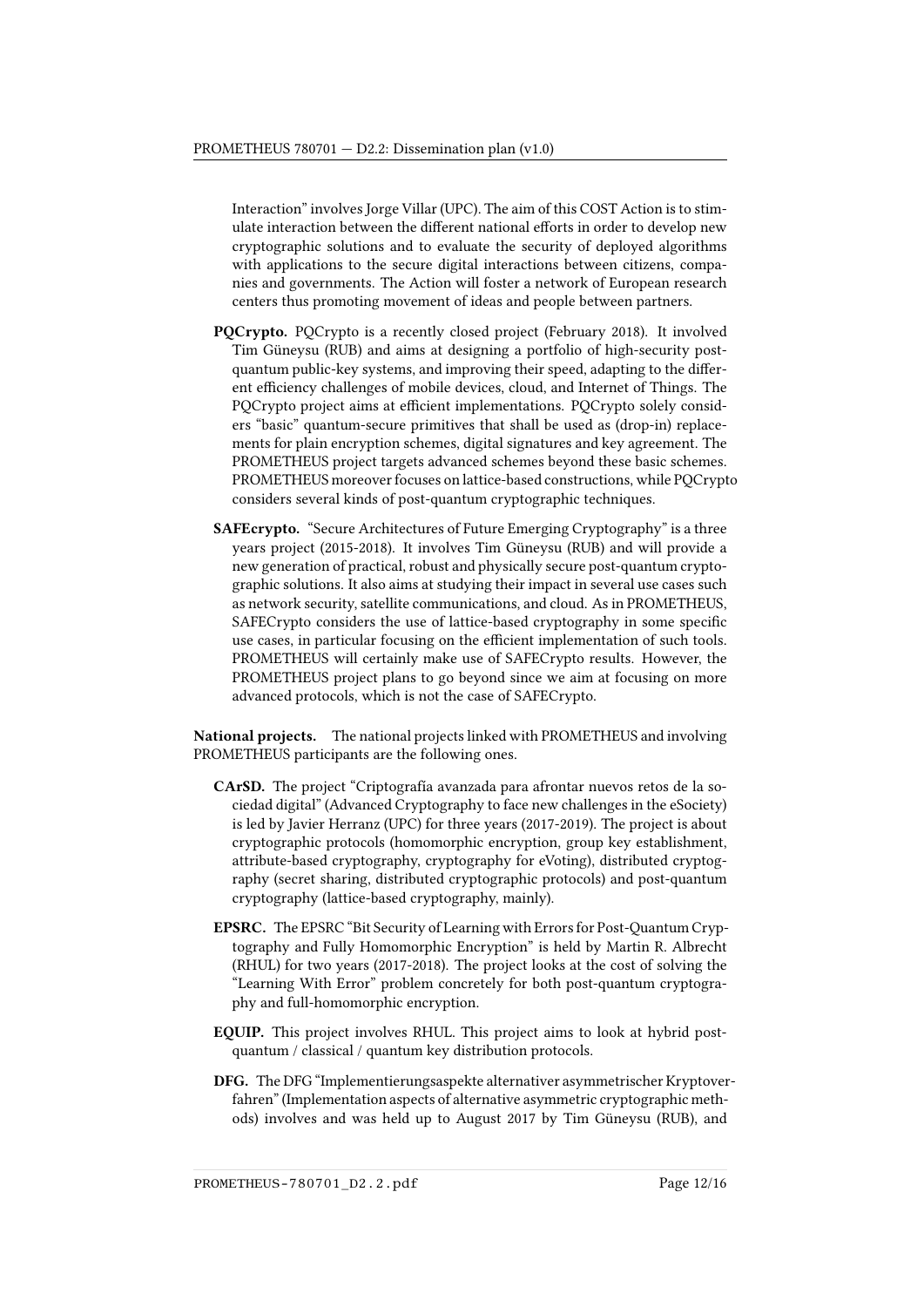now held by Rolf Drechsler (Universität Bremen). The project investigates implementation properties of four types of post-quantum cryptographic approaches, which are hash-based, code-based, (ideal) lattice-based and multivariate quadratic and cryptography.

RISQ. RISQ stands for "Regroupement de l'Industrie française pour la Sécurité Post-Quantique" (French Industry consortium for the post-quantum security) and involves TCS, ENS DE LYON, UR1 and ORANGE SA for three years (2017- 2019). Its main goal is to prepare the French security industry to the postquantum transition. It only considers basic cryptographic primitives (i.e., ordinary encryption, signature schemes and key exchange protocols) without advanced properties. Lattice-based is one of the quantum-resistant families of cryptosystems studied in this project.

#### 2.4.2 Outside the consortium

We now give the list of projects which we think are related to ours. We differentiate the projects that are now finished and the ones that are ongoing.

**Ongoing projects.** We first focus on ongoing projects. For these ones, we may interact with them in order to find some common studies. We will contact them so as to see the best way to proceed<sup>[1](#page-12-0)</sup>.

- FutureTPM. The goal of FutureTPM is to design, implement and evaluate a quantumresistant trusted platform module (a secure cryptoprocessor).
- New Post-Quantum Cryptographic Constructions. Funded by the Singapore Ministry of Education, this project aims at building post-quantum cryptographic primitives for anonymity. These primitives can be lattice-based, similar to the PROMETHEUS project, but also code-based<sup>[2](#page-12-1)</sup>.

**Ended projects.** We finally give the list of some projects that are ended but which may give some inputs to PROMETHEUS. The results of these projects will be one input of the technical surveys (deliverables D3.1, D4.1 and D5.1).

- ABC4Trust. "Attribute-based Credentials for Trust" aims at advancing the federation and interchangeability of technologies supporting trustworthy and at the same time privacy-preserving attribute-based credentials. The ABC4trust project was focused on building anonymous credentials from classical assumptions. Part of the PROMETHEUS project aims to extend these constructions so as to make them quantum-secure.
- ECRYPT and ECRYPT II. These two projects were European ECRYPT II Network of Excellence for Cryptology. Their objectives were to intensify the collaboration of European researchers in information security and cryptology. These projects developed and strengthened a European-wide network of researchers in cryptography, establishing long-term collaborations at a researcher-to-researcher level, and establishing relationships on which future funding bids have been built, including the PROMETHEUS project.

<span id="page-12-1"></span><span id="page-12-0"></span> $1$ We note here that this has already been the case with the FutureTPM Horizon 2020 project. <sup>2</sup>Benoît Libert (ENS DE LYON) is an external collaborator of this project.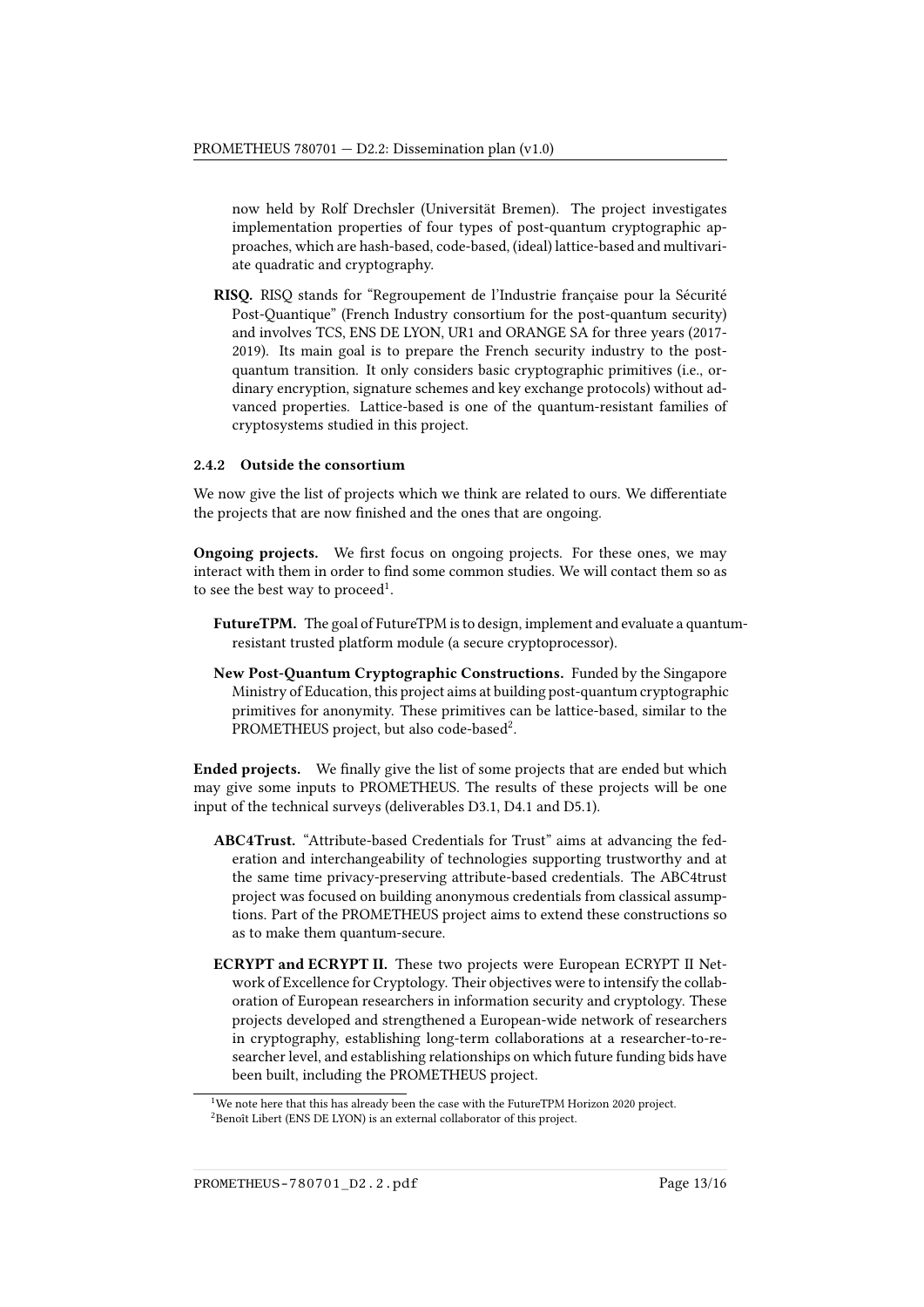- EKSISTENZ. The goal of EKSISTENZ is to reduce identity theft in Europe, while accounting for citizens' privacy, by developing cryptographic tools. PROME-THEUS will develop post-quantum systems which enable protecting privacy within similar services. PROMETHEUS will be built on the experience of cryptographically protecting privacy within electronic services.
- HEAT. The HEAT project develops advanced cryptographic technologies to process sensitive information in encrypted form, without needing to compromise on the privacy and security of the citizens' and organizations' input data. The HEAT project is dedicated to fully homomorphic encryption, which is only a minor topic in PROMETHEUS. The outcomes of HEAT will be used as a basis for PROMETHEUS regarding cryptographic constructions and studied use cases.
- PRACTICE. PRACTICE has worked on a secure cloud framework which allows computation on encrypted data. The PRACTICE project is dedicated to advanced encryption techniques, which is only one topic in PROMETHEUS. As for HEAT project, the outcomes of PRACTICE will be used as a basis for PRO-METHEUS.
- WITDOM. This project deals with secure computation on outsourced health and nancial data. This very slightly overlaps with the fully-homomorphic encryption task of PROMETHEUS.

# <span id="page-13-0"></span>3 Role of the partners

We now give the specific role of each partner in this dissemination plan.

At first, we note that all partners will contribute to the dissemination of the results of the project by participating in the writing of scientific papers and by giving scientific talks to a quite broad audience. We now details other specific actions.

### <span id="page-13-1"></span>3.1 ENS DE LYON

ENS DE LYON prepared the present dissemination plan for the planning, the monitoring and the encouragement of the project's dissemination activities. It has also provided and will maintain the project website (see Deliverable 2.1 and Section [2.2.2\)](#page-7-0).

# <span id="page-13-2"></span>3.2 ORANGE SA

ORANGE SA will lead the Work Package 2 and Task 2.1 on exploitation and innovation management. ORANGE SA will also contribute to Task 2.3 on standardisation, providing guidance on relevant standardisation bodies where the project's results may be contributed to influence the state of post-quantum and privacy-preserving cryptographic mechanisms (in particular with ISO/IEC). ORANGE SA will also contribute to the dissemination and exploitation by publicising PROMETHEUS research results, but also making them available as potential industrial solutions. ORANGE SA will participate to workshops on the transitions to use quantum-safe cryptography, mainly dedicated to companies (such as the ones proposed by TNO in Section [3.9\)](#page-14-6) and will also promote lattice-based cryptography to non-scientific public in educational workshops.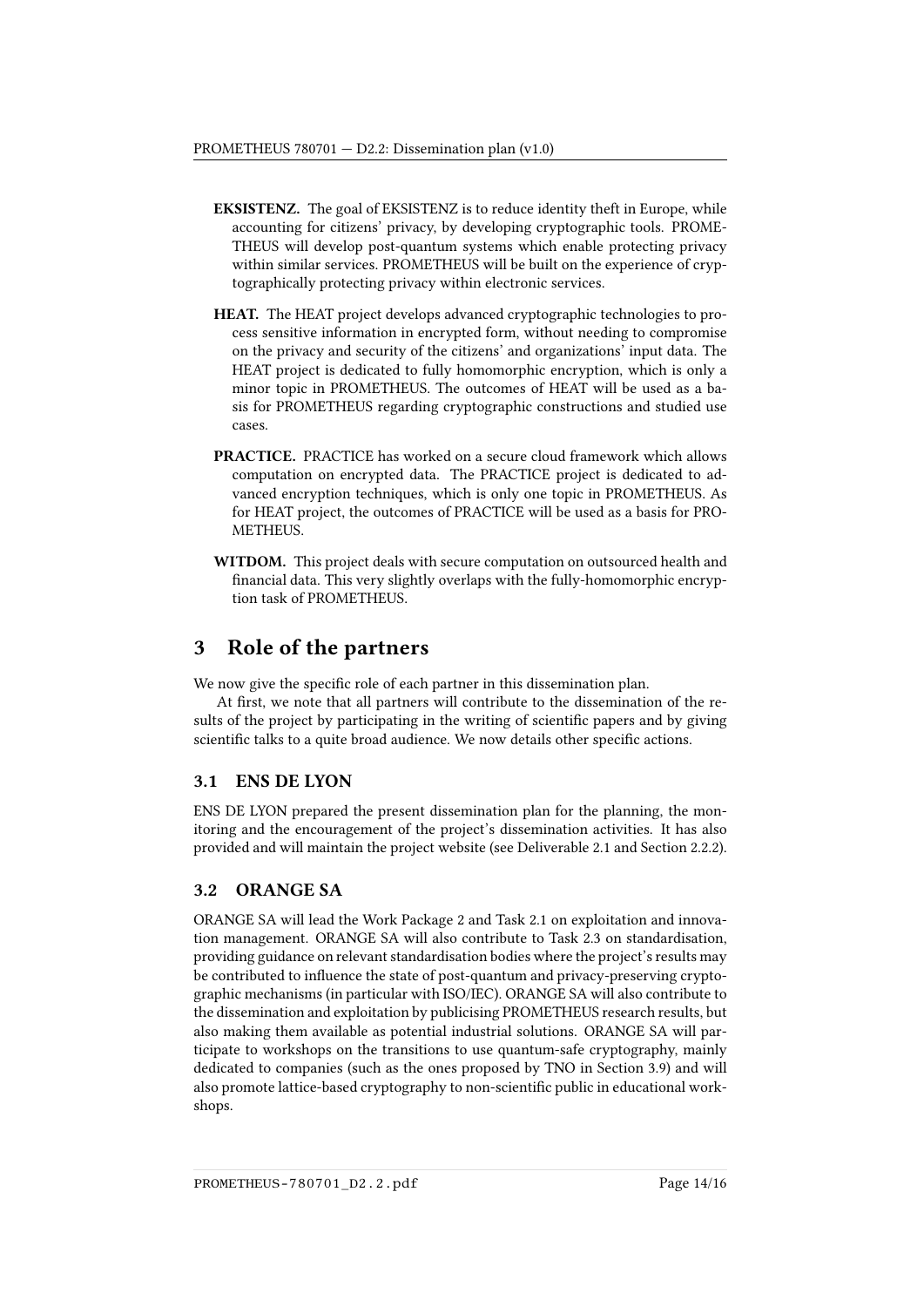# <span id="page-14-0"></span>3.3 CWI

CWI will contribute to Task 2.3 by providing a digest of the conclusion on cryptanalysis (Task 3.3) and an assessment of the asymptotic and concrete security of the candidates to the NIST process (see Section [2.3\)](#page-8-0). On Task 2.1, CWI will contribute to the open-source software FPLLL (<https://github.com/fplll/fplll>), and potentially prototypes of new fully homomorphic encryption schemes (Task 4.2). Concerning dissemination (Task 2.2), CWI will participate to conferences and workshops, but could also be interested in organization of summer/winter schools.

## <span id="page-14-1"></span>3.4 IBM

IBM has submitted several proposals to the NIST process on standardisation of postquantum primitives. During the running time of this project, IBM will participate in the ongoing discussions regarding the submissions.

# <span id="page-14-2"></span>3.5 RHUL

RHUL will contribute to Task 2.2 by maintaining information on all research outputs on the project website. RHUL will lead Task 2.3, coordinate the involvement of project partner in the NIST process, and ensure a smooth flow of information back to the project members from the NIST process. RHUL will also lead for the project in working with the Internet Engineering Task Force (IETF).

# <span id="page-14-3"></span>3.6 RUB

RUB will make the link between PROMETHEUS and other ongoing projects in which it is involved.

# <span id="page-14-4"></span>3.7 SCYTL

SCYTL will contribute to the overall exploitation, dissemination and standardisation activities to be undertaken within the domain of the project. Specifically, SCYTL will address scientific and private-sector end-user communities, the public sector and the wider public. To pave the way for exploitation, SCYTL will also establish valuable end-user contacts and groups of interest around the project and its results.

# <span id="page-14-5"></span>3.8 TCS

TCS has proposed a post-quantum scheme to the NIST process and will then provide support for it. TCS will also contribute to internal and external disseminations through presentations and publications.

# <span id="page-14-6"></span>3.9 TNO

TNO will contribute to dissemination by giving presentations on the project results to a broad audience. The technology developed within the use case "Cyber Threat Intelligence" (see Work Package 6) will be disseminated towards potential users within the Netherlands. In addition, TNO is considering to organize one or more workshops towards the end of the project, to help companies understand the transitioning process towards quantum-safe cryptography.